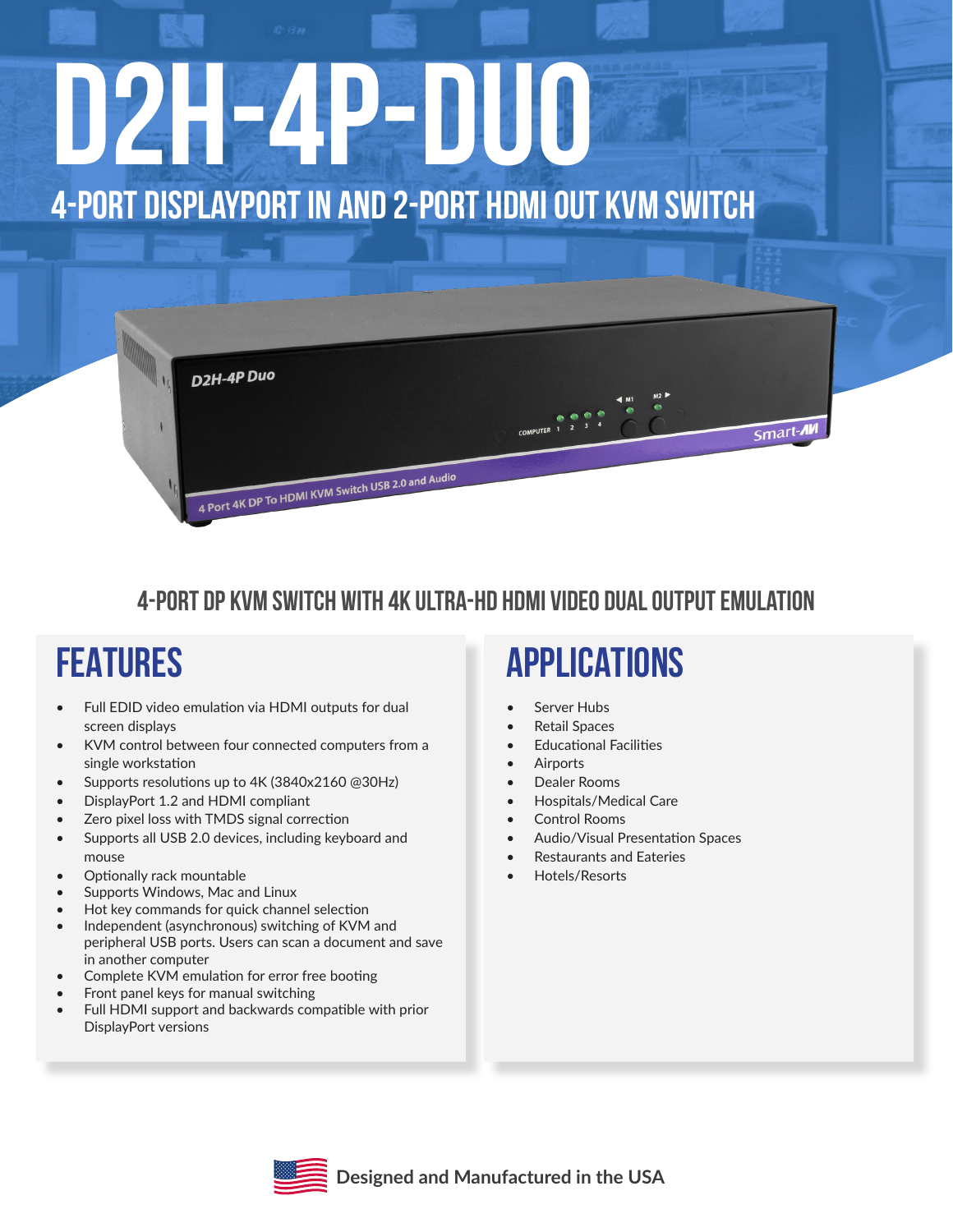# **OVERVIEW**

D2H-4P-Duo is a dedicated multi-platform KVM switch capable of managing four 4K computers through a single, central workstation. Built with ultra-HD ready HDMI outputs, the D2H-4P-Duo is the first Displayport switch on the market to offer full video emulation directly from the device. Up until now, DisplayPort switches lost emulated picture when disconnected from monitors, leading to confusion and disorganization upon reconnecting. With D2H-4P-Duo, full EDID-assisted HDMI video emulation ensures visual workspaces and screen resolutions are remembered every time: simple!

The D2H-4P-Duo is DisplayPort 1.2 and HDMI compliant, supporting screen resolutions up to 4K Ultra-HD (3840x2160 @ 30Hz) for remarkable and responsive video emulation. Additionally, the D2H-4P-Duo is USB peripheral-friendly, compatible with printers, keyboards, and mice. The D2H-4P-Duo is also easy to control with both a simple front-panel interface, as well as RS-232 functionality.

#### SOURCE SWITCHING MADE EASY

The D2H-4P-Duo offers simplified management between four DisplayPort equipped computers' USB 2.0 outputs. Keyboards, mice, and other connected USB devices can be switched between with ease. This dynamic KVM console can be controlled via hot keys or RS-232 commands, as well as directly through the console's easyto-read front panel.

#### EDID PASS-THROUGH AND RECOGNITION

The D2H-4P-Duo features EDID Pass-Through technology and source recognition, which enables smooth and efficient switching in virtually any scenario. This plug-and-play EDID functionality makes set up hassle free and simple

#### FULL USB KEYBOARD AND MOUSE EMULATION

The USB keyboard and mouse emulation utilized by D2H-4P-Duo provides quick source switching via keyboard hot keys. D2H-4P-Duo simulates the presence of a keyboard and mouse for every attached computer through a USB cable. This essential function simulates keyboard, video, and mouse control for all connected computers, so switching between each is kept seamless and completely uninterrupted.

#### **REAL-WORLD APPLICATIONS**

The D2H-4P-Duo has a broad range of applications, but the main function is to centralize the access of up to four computers that support DisplayPort displays in a single workstation. Not only does it function as a KVM console, but it also supports USB 2.0 functionality. This allows users to access nearby USB device, including those not supported by other KVM switches. The D2H-4P-Duo is the ideal solution for medical, industrial, studio and defense applications, where it is not practical or safe to have multiple CPUs in the vicinity of the workstation.

### **FLEXIBLE CONTROL**

RS-232: Any external device or program supporting RS-232 can control the D2H-4P-Duo. The D2H-4P-Duo uses a very simple protocol that enables easy integration with other devices. USB/KEYBOARD: Hot keys enable the user to switch and control all the different functions of the KVM switch.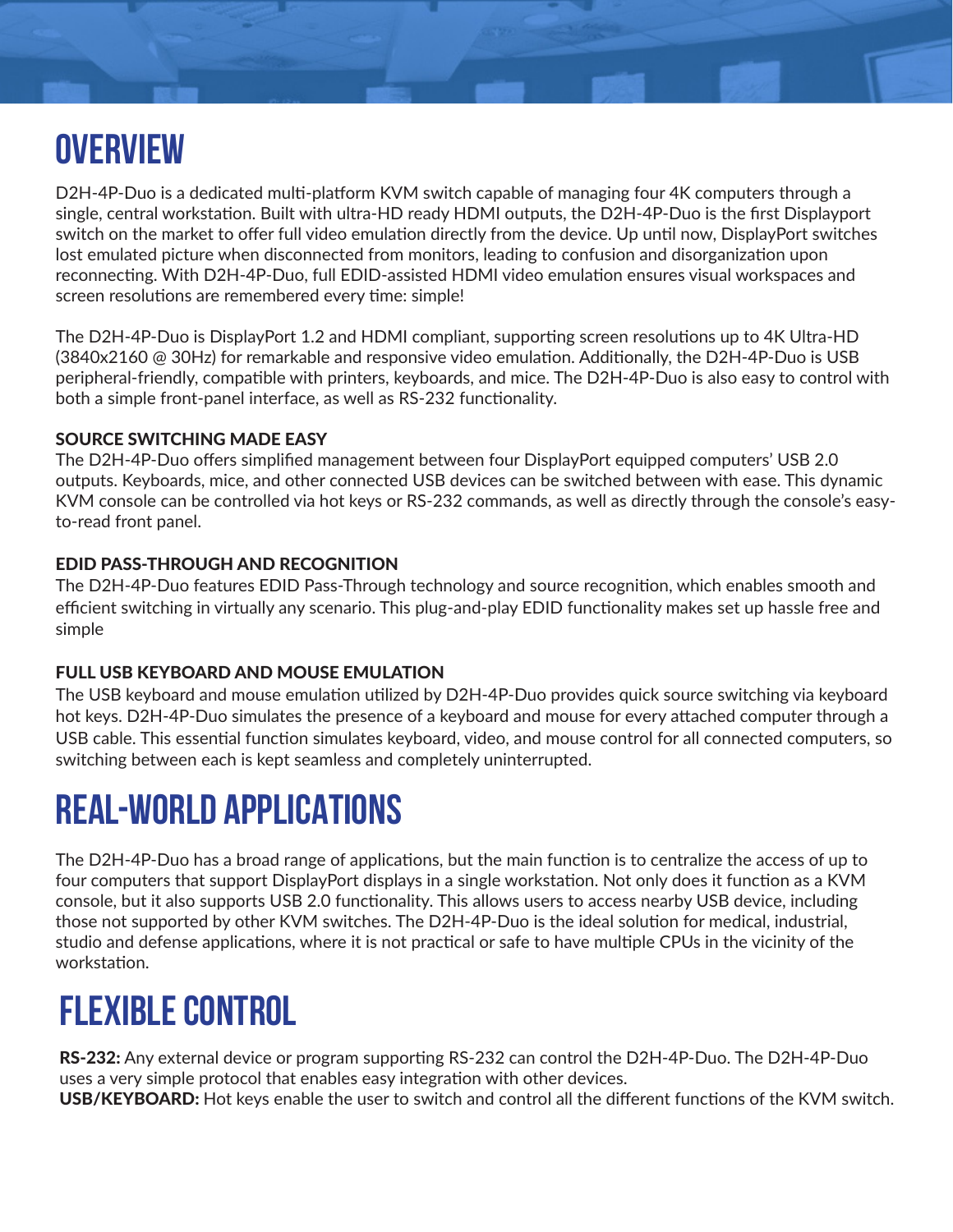# **FLEXIBLE SHARING**

INDEPENDENT SIMULTANEOUS DEVICE SELECTION: Flexibility is key with the D2H-4P-Duo. It enables the use of a USB keyboard and mouse of one computer while other USB peripherals such as scanners and printers are connected to other computer sources. D2H-4P-Duo maintains the ability to switch all connected devices to any one of the computer sources as with any other KVM switches.

#### **application diagram** Smart-A SMART AUDIO VIDEO INNOVATION  $\overset{\circ}{\textcircled{\tiny\Xi}}$  $\rm \ddot{\odot}$ **DisplayPort**  $-$  USB  $\odot$ - Audio  $\omega$ **HDMI USB Keyboard / Mouse USB 2.0 RS-232** RS-232 Control D2H-4P Duo  $\overline{\mathfrak{P}}$

### **front and back**



#### D2H-4P-Duo Rear



D2H-4P-Duo Front